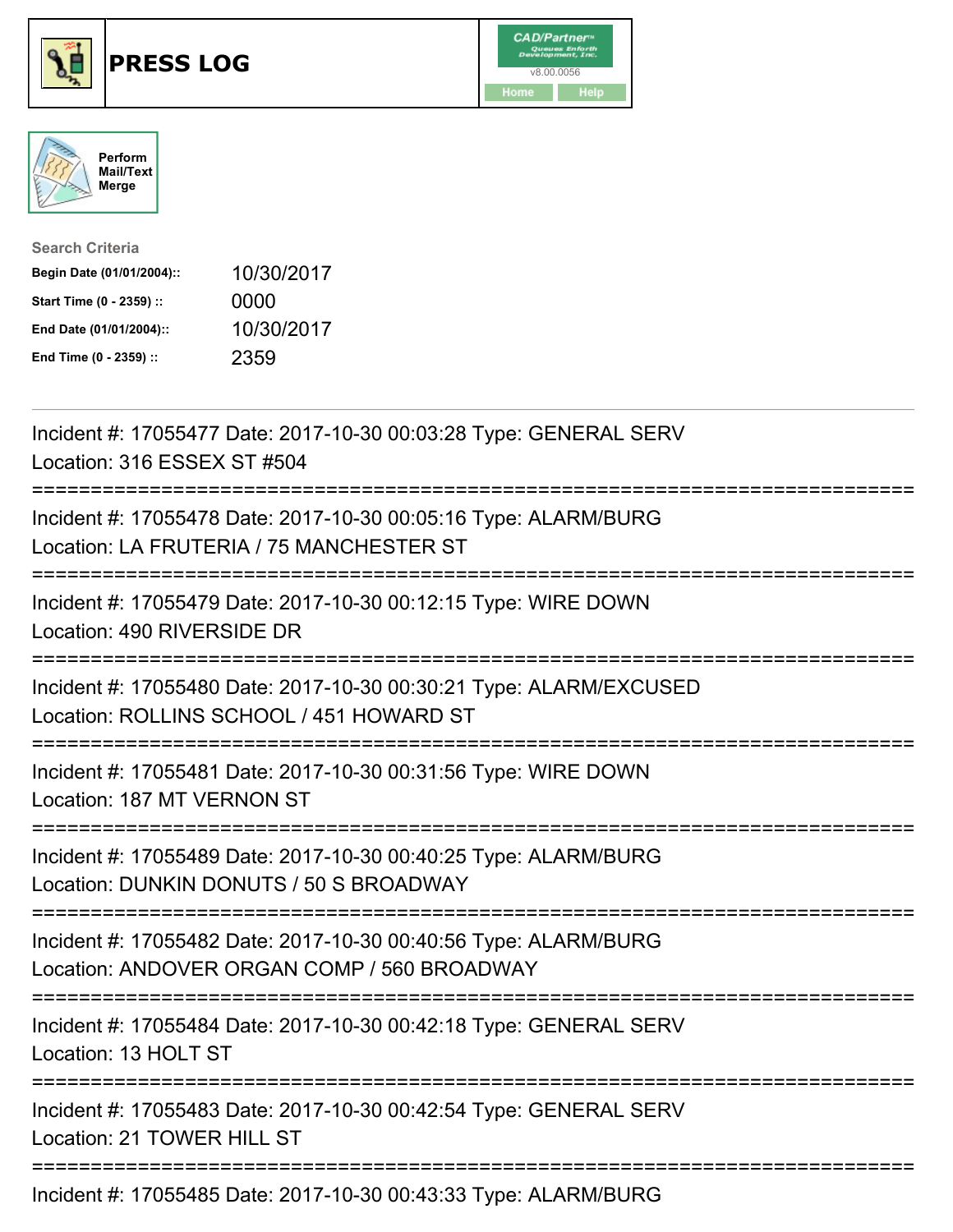| Location: DUNKIN DONUTS / 50 S BROADWAY                                                                                                      |
|----------------------------------------------------------------------------------------------------------------------------------------------|
| Incident #: 17055486 Date: 2017-10-30 00:45:52 Type: WIRE DOWN<br>Location: 26 DARTMOUTH ST                                                  |
| Incident #: 17055487 Date: 2017-10-30 00:46:26 Type: GENERAL SERV<br>Location: 17 BICKNELL TER                                               |
| Incident #: 17055488 Date: 2017-10-30 00:46:59 Type: WIRE DOWN<br>Location: 17 WYMAN ST                                                      |
| Incident #: 17055490 Date: 2017-10-30 00:50:41 Type: GENERAL SERV<br>Location: 60 RAILROAD ST                                                |
| Incident #: 17055491 Date: 2017-10-30 00:53:57 Type: WIRE DOWN<br>Location: 80 FERRY ST                                                      |
| Incident #: 17055493 Date: 2017-10-30 00:56:59 Type: ALARM/BURG<br>Location: LAWRENCE MAIN LIBRARY / 51 LAWRENCE ST<br>--------------------- |
| Incident #: 17055492 Date: 2017-10-30 00:57:09 Type: GENERAL SERV<br>Location: 514 HAVERHILL ST                                              |
| Incident #: 17055494 Date: 2017-10-30 01:09:17 Type: WIRE DOWN<br>Location: KNOX ST                                                          |
| Incident #: 17055495 Date: 2017-10-30 01:10:31 Type: SUS PERS/MV<br>Location: HOLIDAY INN EXPRESS / 224 WINTHROP AV                          |
| Incident #: 17055496 Date: 2017-10-30 01:14:02 Type: SHOTS FIRED<br>Location: 151 ESSEX ST                                                   |
| Incident #: 17055497 Date: 2017-10-30 01:18:13 Type: DISTURBANCE<br>Location: 45 TREMONT ST                                                  |
| Incident #: 17055498 Date: 2017-10-30 01:22:13 Type: ALARM/BURG<br>Location: OFFICE HEARINGS OPER / 439 S UNION ST #SUITE 301                |
| Incident #: 17055499 Date: 2017-10-30 01:22:35 Type: WIRE DOWN<br>Location: 62 RAILROAD ST                                                   |
|                                                                                                                                              |

Incident #: 17055500 Date: 2017-10-30 01:24:01 Type: ALARM/BURG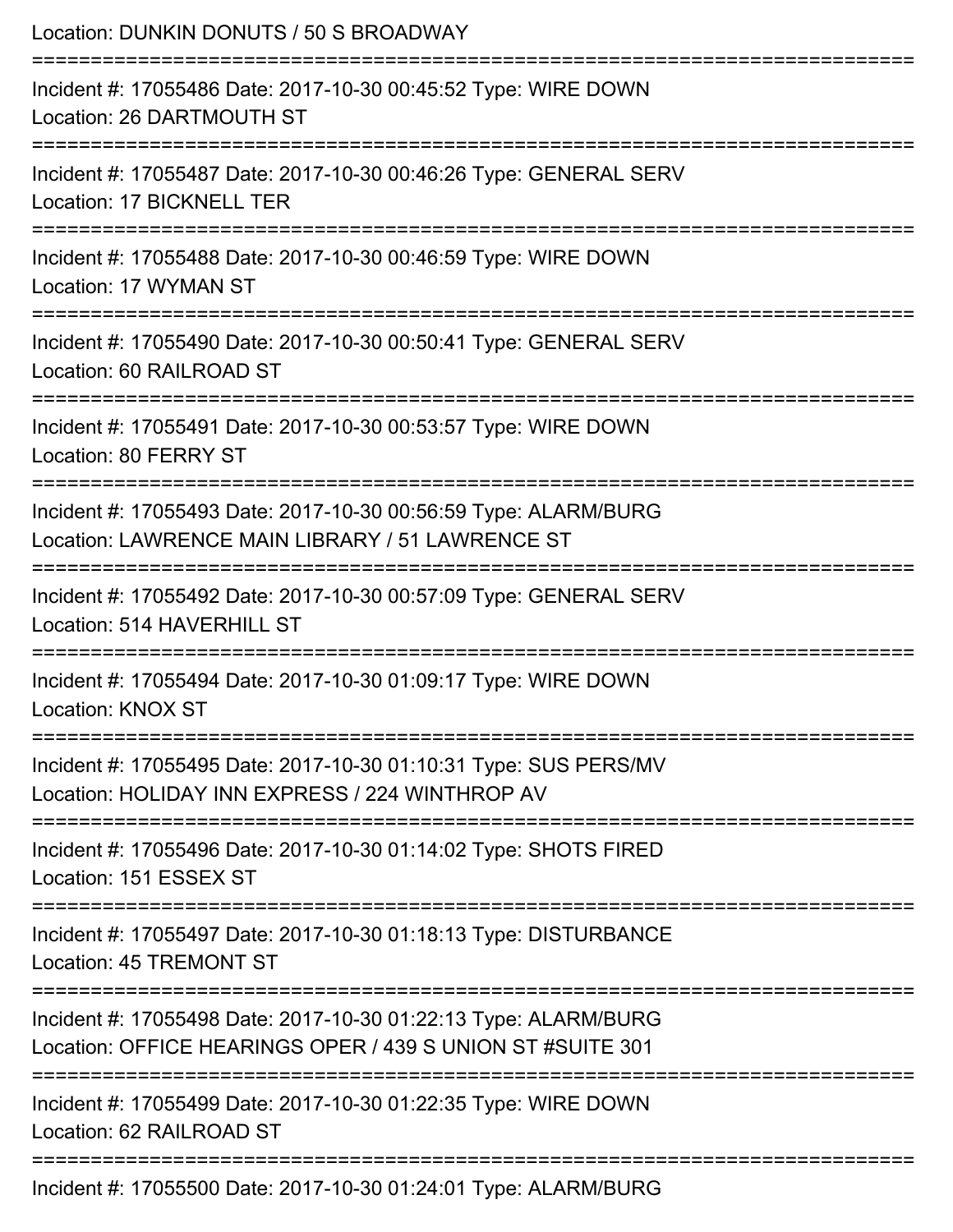| Incident #: 17055501 Date: 2017-10-30 01:33:10 Type: ALARM/BURG<br>Location: NEVILLE MEDICAL ASSOCIATES / 100 FRANKLIN ST    |
|------------------------------------------------------------------------------------------------------------------------------|
| Incident #: 17055502 Date: 2017-10-30 01:38:01 Type: ALARM/BURG<br>Location: NORTHERN ESSEX COMMUNITY COLLE / 45 FRANKLIN ST |
| Incident #: 17055504 Date: 2017-10-30 01:39:55 Type: WIRE DOWN<br><b>Location: 4 LOUISBERG ST</b>                            |
| Incident #: 17055503 Date: 2017-10-30 01:40:07 Type: SUS PERS/MV<br>Location: 353 ELM ST                                     |
| Incident #: 17055505 Date: 2017-10-30 01:46:34 Type: GENERAL SERV<br>Location: 78 FERRY ST                                   |
| Incident #: 17055506 Date: 2017-10-30 01:47:14 Type: GENERAL SERV<br>Location: AUTO ZONE / 380 BROADWAY                      |
| Incident #: 17055508 Date: 2017-10-30 01:47:36 Type: GENERAL SERV<br>Location: WESLEY ST & WILLIAM ST                        |
| Incident #: 17055507 Date: 2017-10-30 01:48:04 Type: WIRE DOWN<br><b>Location: HEY ST</b>                                    |
| Incident #: 17055510 Date: 2017-10-30 01:48:50 Type: WIRE DOWN<br>Location: HEY ST & WAYNE ST                                |
| Incident #: 17055509 Date: 2017-10-30 01:48:57 Type: WIRE DOWN<br>Location: 6-8 RESERVOIR DR                                 |
| Incident #: 17055511 Date: 2017-10-30 01:49:37 Type: ALARM/BURG<br>Location: US CIS / 2 MILL ST                              |
| Incident #: 17055512 Date: 2017-10-30 01:59:00 Type: WIRE DOWN<br>Location: ARLINGTON ST & BROADWAY                          |
| Incident #: 17055513 Date: 2017-10-30 02:03:38 Type: DISABLED MV<br>Location: FRANKLIN ST & METHUEN ST                       |
| Incident #: 17055514 Date: 2017-10-30 02:05:50 Type: LARCENY/PAST                                                            |

Location: BLUE LOUNGE / null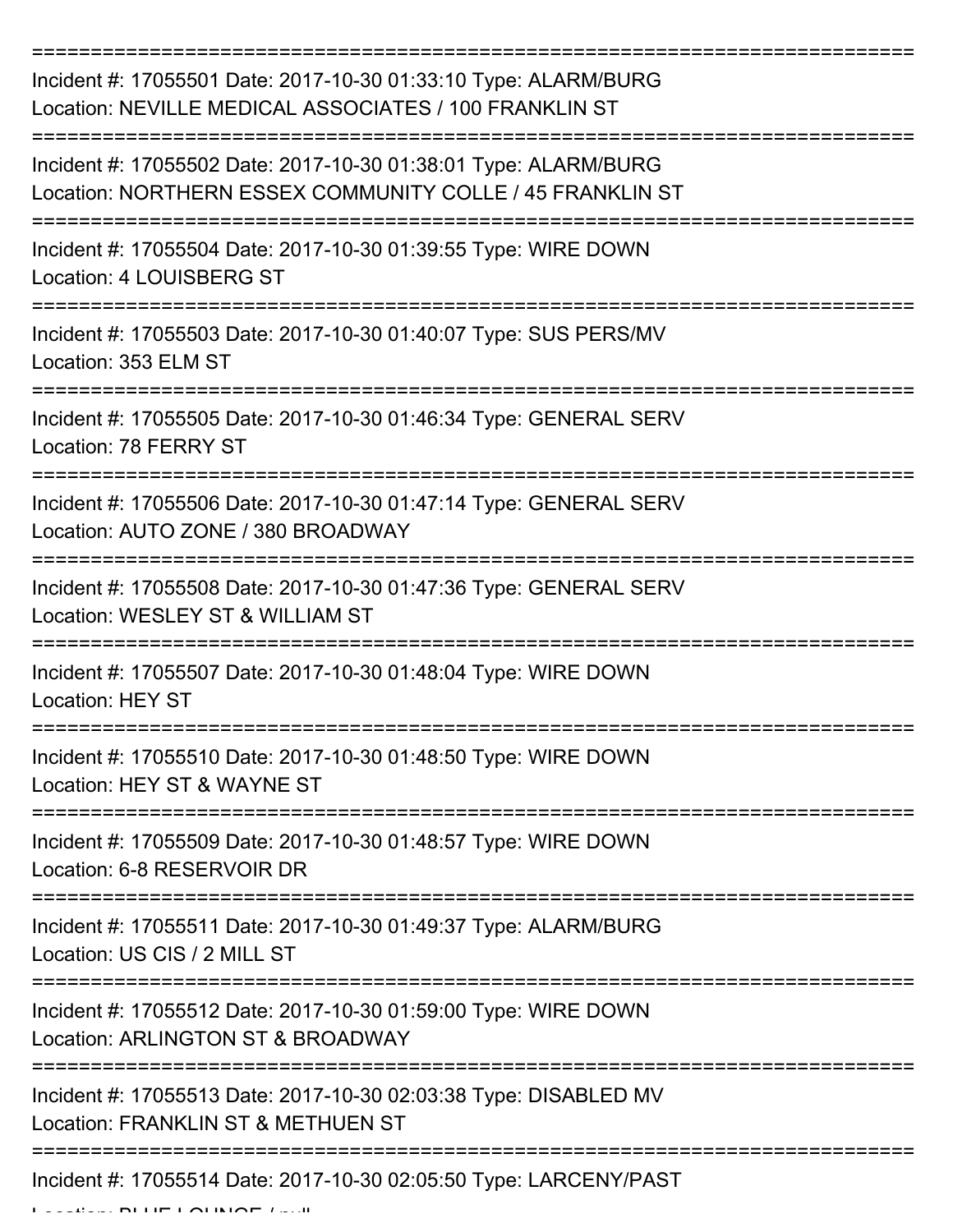| Incident #: 17055515 Date: 2017-10-30 02:07:53 Type: ALARM/BURG<br>Location: JIMENEZ SUPER MARKET / 117 NEWBURY ST        |
|---------------------------------------------------------------------------------------------------------------------------|
| Incident #: 17055516 Date: 2017-10-30 02:18:09 Type: MAL DAMAGE<br>Location: 50 ISLAND ST                                 |
| Incident #: 17055517 Date: 2017-10-30 02:19:10 Type: ALARM/BURG<br>Location: DOLEX STORE / 294 LAWRENCE ST                |
| Incident #: 17055518 Date: 2017-10-30 02:22:21 Type: ALARM/BURG<br>Location: NEVILLE MEDICAL ASSOCIATES / 100 FRANKLIN ST |
| Incident #: 17055519 Date: 2017-10-30 02:24:37 Type: WIRE DOWN<br>Location: 187 MT VERNON ST                              |
| Incident #: 17055520 Date: 2017-10-30 02:27:38 Type: ALARM/BURG<br>Location: BREEN SCHOOL / 114 OSGOOD ST                 |
| Incident #: 17055521 Date: 2017-10-30 02:32:40 Type: ALARM/BURG<br>Location: ROLLINS SCHOOL / 451 HOWARD ST               |
| Incident #: 17055522 Date: 2017-10-30 02:34:05 Type: ALARM/BURG<br>Location: FAMILY DOLLAR / 320 S BROADWAY               |
| Incident #: 17055523 Date: 2017-10-30 02:35:49 Type: B&E/PROG<br>Location: 50 S BROADWAY                                  |
| Incident #: 17055524 Date: 2017-10-30 02:49:49 Type: WIRE DOWN<br>Location: 32 HOFFMAN AV                                 |
| Incident #: 17055525 Date: 2017-10-30 03:03:23 Type: FIGHT<br>Location: 1 GENERAL ST                                      |
| Incident #: 17055526 Date: 2017-10-30 03:04:14 Type: SUS PERS/MV<br>Location: ABBOTT ST & BLANCHARD ST                    |
| Incident #: 17055527 Date: 2017-10-30 03:06:30 Type: ALARM/BURG<br>Location: LOAN USA / 92 BROADWAY                       |
| Incident #: 17055528 Date: 2017-10-30 03:08:33 Type: WIRE DOWN                                                            |

Location: DECEDVAID CT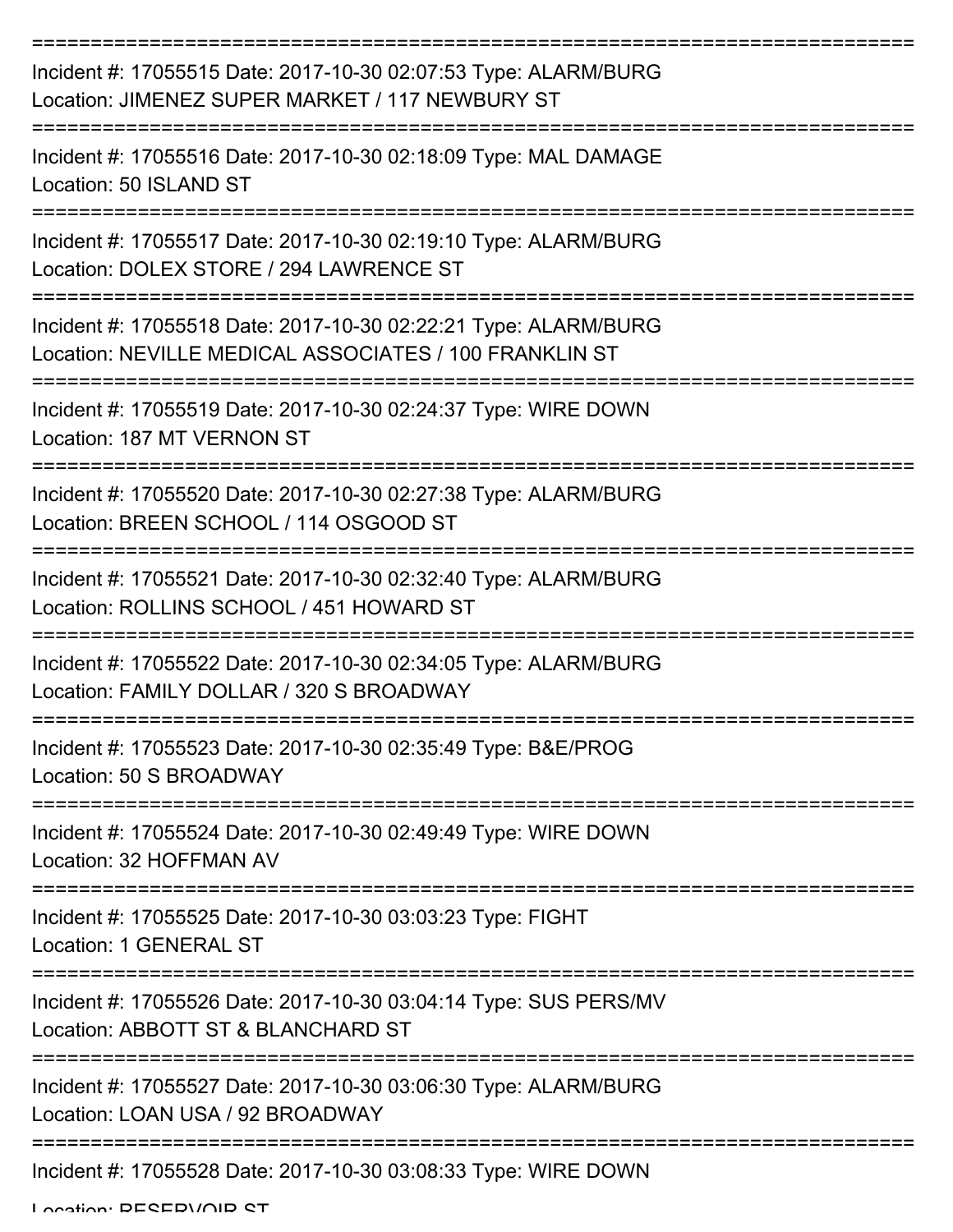| Incident #: 17055529 Date: 2017-10-30 03:30:19 Type: ALARM/BURG<br>Location: EASTERN PACKAGING / 283 LOWELL ST         |
|------------------------------------------------------------------------------------------------------------------------|
| Incident #: 17055530 Date: 2017-10-30 03:34:59 Type: MEDIC SUPPORT<br>Location: 22 WOODLAND ST #6                      |
| Incident #: 17055531 Date: 2017-10-30 03:36:55 Type: GENERAL SERV<br>Location: 20 CABOT RD                             |
| Incident #: 17055532 Date: 2017-10-30 03:48:56 Type: MEDIC SUPPORT<br>Location: SEVEN ELEVEN / 350 BROADWAY            |
| Incident #: 17055533 Date: 2017-10-30 03:59:00 Type: ALARM/BURG<br>Location: HERITAGE PACKAGING / 441 MARKET ST        |
| Incident #: 17055534 Date: 2017-10-30 04:12:13 Type: SUS PERS/MV<br>Location: 101 FOSTER ST                            |
| Incident #: 17055535 Date: 2017-10-30 04:15:51 Type: ASSSIT OTHER PD<br><b>Location: S UNION ST</b>                    |
| Incident #: 17055536 Date: 2017-10-30 04:42:04 Type: WIRE DOWN<br>Location: FORDHAM RD & RIVERSIDE DR                  |
| Incident #: 17055537 Date: 2017-10-30 04:51:59 Type: WIRE DOWN<br>Location: 13 PLEASANT ST                             |
| Incident #: 17055538 Date: 2017-10-30 04:57:02 Type: DISABLED MV<br>Location: UNIVERSITY CAP AND GOWN / 486 ANDOVER ST |
| Incident #: 17055539 Date: 2017-10-30 05:03:07 Type: WIRE DOWN<br>Location: 40 WILLIAM ST                              |
| Incident #: 17055540 Date: 2017-10-30 05:20:54 Type: DISABLED MV<br>Location: ANDOVER ST & CLIFTON ST                  |
| Incident #: 17055541 Date: 2017-10-30 05:38:31 Type: WIRE DOWN<br>Location: 32 HOFFMAN AV                              |
| Incident #: 17055542 Date: 2017-10-30 05:44:38 Type: GENERAL SERV<br>Location: 13 OHIO AV                              |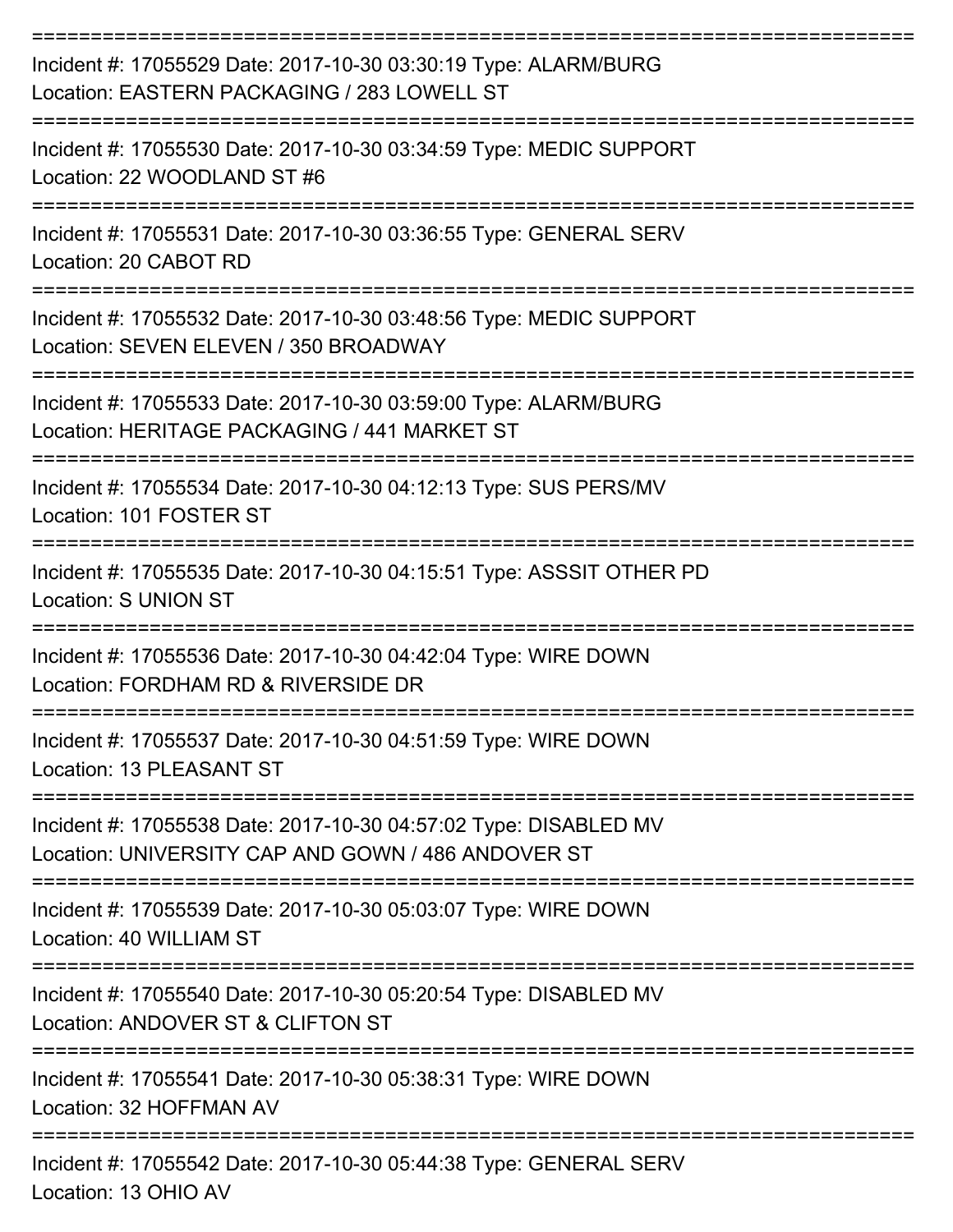| Incident #: 17055543 Date: 2017-10-30 05:50:39 Type: GENERAL SERV<br>Location: E HAVERHILL ST & WOODLAND ST                                       |
|---------------------------------------------------------------------------------------------------------------------------------------------------|
| Incident #: 17055544 Date: 2017-10-30 05:56:39 Type: GENERAL SERV<br><b>Location: JACKSON ST</b>                                                  |
| Incident #: 17055545 Date: 2017-10-30 05:59:07 Type: GENERAL SERV<br>Location: BERKELEY ST & JACKSON<br>====================                      |
| ============<br>=================<br>Incident #: 17055547 Date: 2017-10-30 06:03:49 Type: ALARM/BURG<br>Location: BOSTON MARKET / 435 WINTHROP AV |
| :=================================<br>Incident #: 17055546 Date: 2017-10-30 06:04:15 Type: AUTO ACC/NO PI<br>Location: KINGSTON ST & S BROADWAY   |
| Incident #: 17055548 Date: 2017-10-30 06:15:26 Type: GENERAL SERV<br>Location: 30 SCHOOL ST                                                       |
| Incident #: 17055549 Date: 2017-10-30 06:17:41 Type: GENERAL SERV<br>Location: 18 SUMMIT AV                                                       |
| Incident #: 17055550 Date: 2017-10-30 06:43:12 Type: ALARM/BURG<br>Location: COMM DAY CHARTER SCHOOL / 73 PROSPECT ST                             |
| Incident #: 17055551 Date: 2017-10-30 06:43:53 Type: GENERAL SERV<br>Location: 12 RIDGE RD                                                        |
| Incident #: 17055552 Date: 2017-10-30 06:47:08 Type: AUTO ACC/NO PI<br>Location: FRANKLIN ST & HAVERHILL ST                                       |
| Incident #: 17055553 Date: 2017-10-30 07:15:36 Type: GENERAL SERV<br>Location: CYPRESS AV & ESSEX ST                                              |
| Incident #: 17055554 Date: 2017-10-30 07:21:32 Type: SUS PERS/MV<br>Location: AMESBURY ST & COMMON ST                                             |
| Incident #: 17055555 Date: 2017-10-30 07:29:52 Type: ALARM/BURG<br>Location: NECCO / 45 FRANKLIN ST                                               |
| Incident #: 17055556 Date: 2017-10-30 07:39:47 Type: SUS PERS/MV<br><b>Location: METHUEN ST</b>                                                   |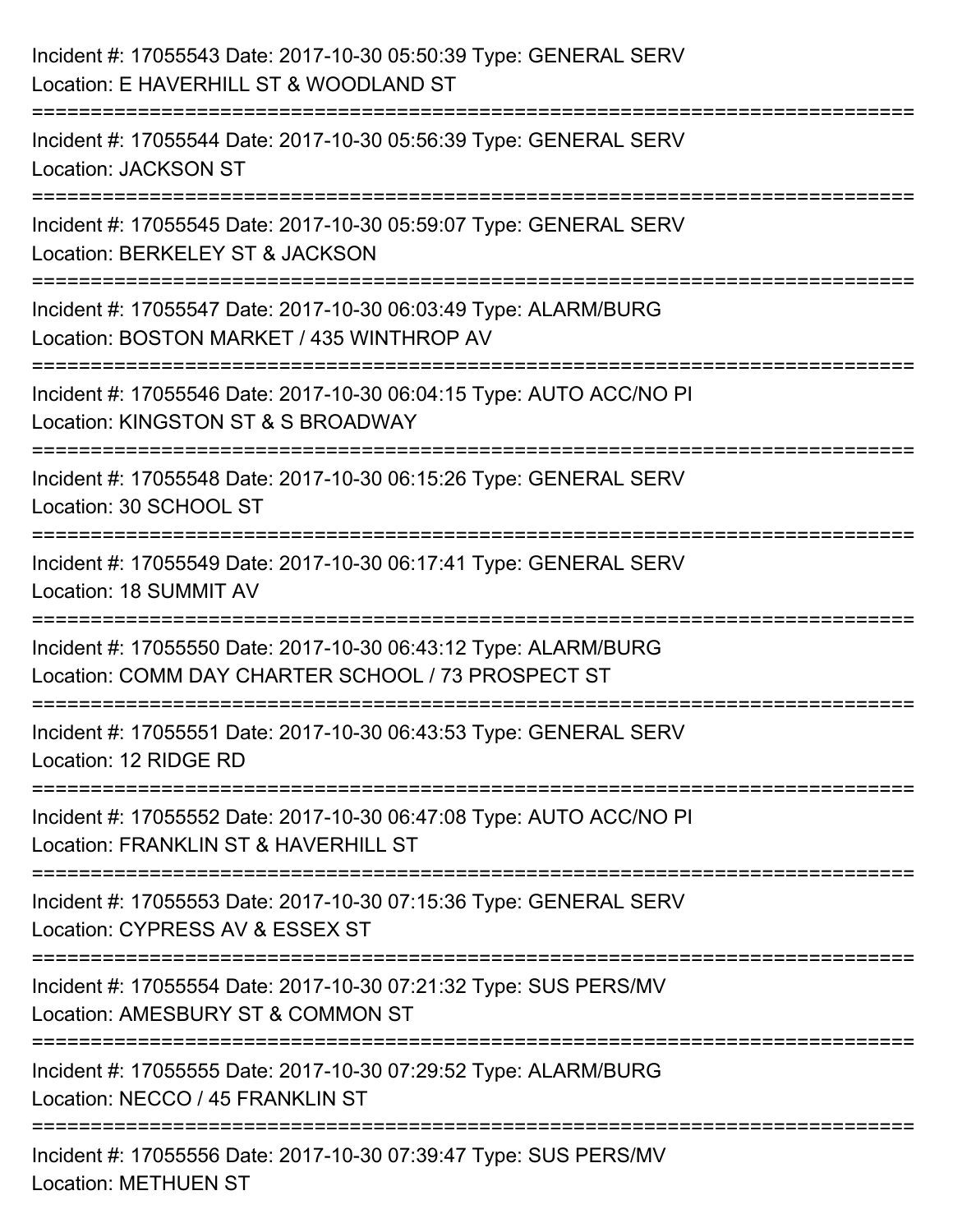| Incident #: 17055557 Date: 2017-10-30 08:03:33 Type: GENERAL SERV<br>Location: JEFFERSON ST & MT VERNON ST                                   |
|----------------------------------------------------------------------------------------------------------------------------------------------|
| Incident #: 17055558 Date: 2017-10-30 08:16:15 Type: GENERAL SERV<br>Location: OAKLAND RD                                                    |
| Incident #: 17055559 Date: 2017-10-30 08:18:02 Type: ANIMAL COMPL<br><b>Location: EVERETT ST</b>                                             |
| Incident #: 17055560 Date: 2017-10-30 08:19:27 Type: WIRE DOWN<br>Location: 331 PROSPECT ST                                                  |
| Incident #: 17055561 Date: 2017-10-30 08:28:38 Type: GENERAL SERV<br>Location: 190 MERRIMACK ST<br>:======================                   |
| Incident #: 17055562 Date: 2017-10-30 08:38:55 Type: AUTO ACC/NO PI<br>Location: 43 WOODLAND ST                                              |
| Incident #: 17055563 Date: 2017-10-30 08:46:59 Type: WIRE DOWN<br>Location: 85 BAY STATE RD                                                  |
| Incident #: 17055564 Date: 2017-10-30 08:49:03 Type: HIT & RUN M/V<br>Location: 307 PROSPECT ST                                              |
| Incident #: 17055565 Date: 2017-10-30 08:51:02 Type: ALARM/BURG<br>Location: DUA CALLING CENTER / 360 MERRIMACK ST                           |
| Incident #: 17055566 Date: 2017-10-30 09:17:55 Type: B&E/PAST<br>Location: RAMYS MOTORS / 1 WATER ST<br>==================================== |
| Incident #: 17055567 Date: 2017-10-30 09:42:33 Type: WARRANT SERVE<br>Location: HEAVENLY DONUTS / 262 ESSEX ST                               |
| Incident #: 17055568 Date: 2017-10-30 09:42:34 Type: SEX OFFENDER<br>Location: 90 LOWELL ST                                                  |
| Incident #: 17055569 Date: 2017-10-30 09:47:05 Type: ANIMAL COMPL<br>Location: 16 BEACON ST                                                  |
| Incident #: 17055570 Date: 2017-10-30 09:50:23 Type: WIRE DOWN<br>Location: 14 HIGHLAWN AV                                                   |

===========================================================================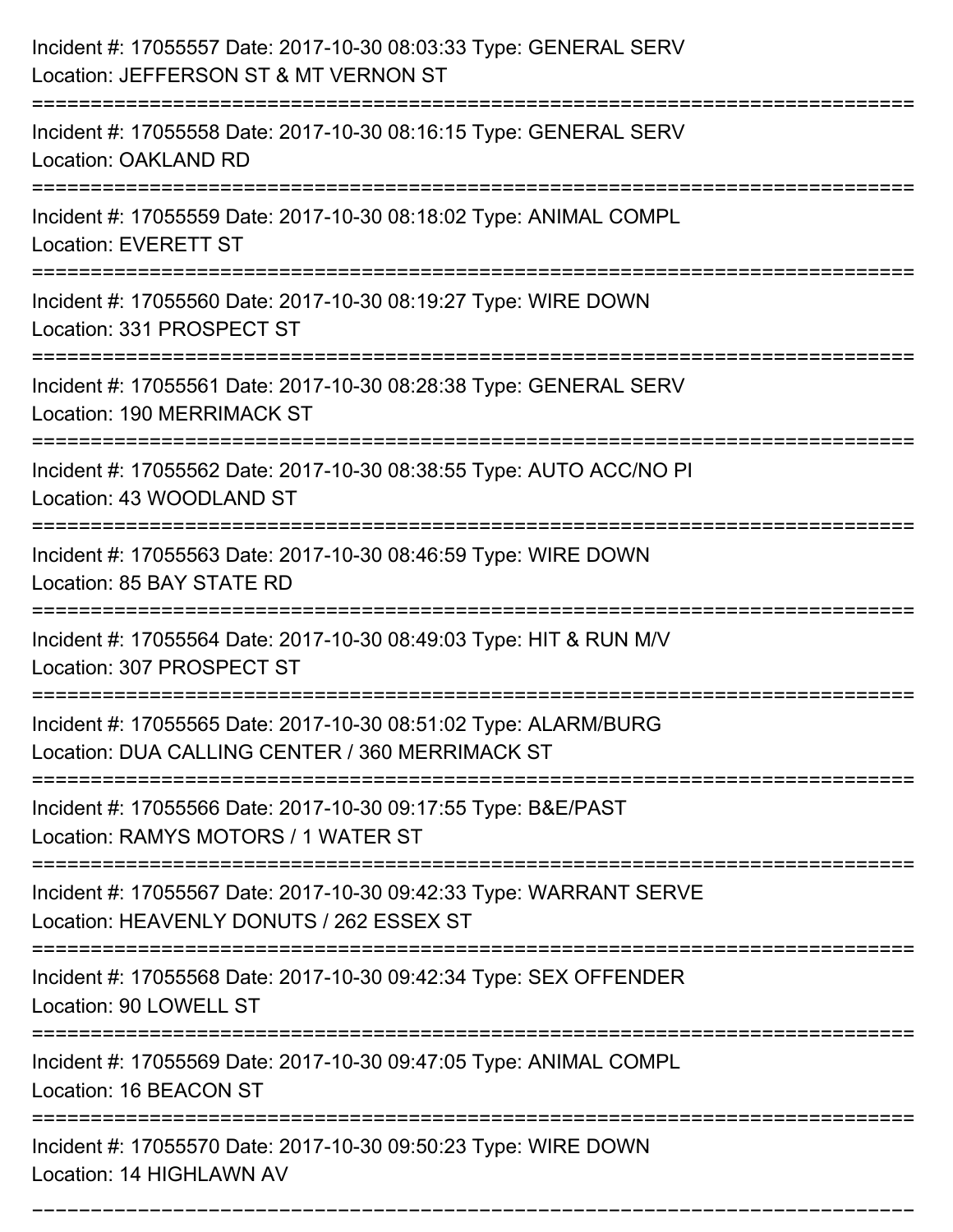| Incident #: 17055571 Date: 2017-10-30 10:17:37 Type: LOST PROPERTY<br>Location: 62 BROMFIELD ST                                                                                |
|--------------------------------------------------------------------------------------------------------------------------------------------------------------------------------|
| Incident #: 17055572 Date: 2017-10-30 10:21:38 Type: SEX OFFENDER<br>Location: 90 LOWELL ST                                                                                    |
| Incident #: 17055573 Date: 2017-10-30 10:26:09 Type: COURT DOC SERVE<br>Location: 29 JOSEPHINE AV<br>=====================================<br>================================ |
| Incident #: 17055574 Date: 2017-10-30 10:34:23 Type: ALARM/BURG<br>Location: 10 NORRIS ST                                                                                      |
| Incident #: 17055575 Date: 2017-10-30 10:38:51 Type: SUS PERS/MV<br>Location: 96 GILBERT ST<br>=================                                                               |
| Incident #: 17055576 Date: 2017-10-30 10:45:10 Type: B&E/MV/PAST<br>Location: MUFFLERS / 19 MEDFORD ST<br>=============================                                        |
| Incident #: 17055577 Date: 2017-10-30 10:50:29 Type: M/V STOP<br>Location: 500 ALLSTON ST                                                                                      |
| Incident #: 17055578 Date: 2017-10-30 10:54:57 Type: ANIMAL COMPL<br>Location: 34 BERKELEY ST                                                                                  |
| Incident #: 17055579 Date: 2017-10-30 11:04:56 Type: WIRE DOWN<br>Location: 152 154 CHESTER ST                                                                                 |
| Incident #: 17055580 Date: 2017-10-30 11:05:53 Type: WIRE DOWN<br>Location: 26 WYMAN ST                                                                                        |
| Incident #: 17055581 Date: 2017-10-30 11:08:22 Type: SUS PERS/MV<br>Location: 354 S BROADWAY                                                                                   |
| Incident #: 17055582 Date: 2017-10-30 11:14:22 Type: RECOV/STOL/MV<br>Location: 380 S UNION ST                                                                                 |
| Incident #: 17055583 Date: 2017-10-30 11:15:59 Type: ASSSIT AMBULANC<br>Location: 28 SUMMER ST FL 3RDFL                                                                        |
| Incident #: 17055584 Date: 2017-10-30 11:20:46 Type: WIRE DOWN<br>Location: 4 CYR DR                                                                                           |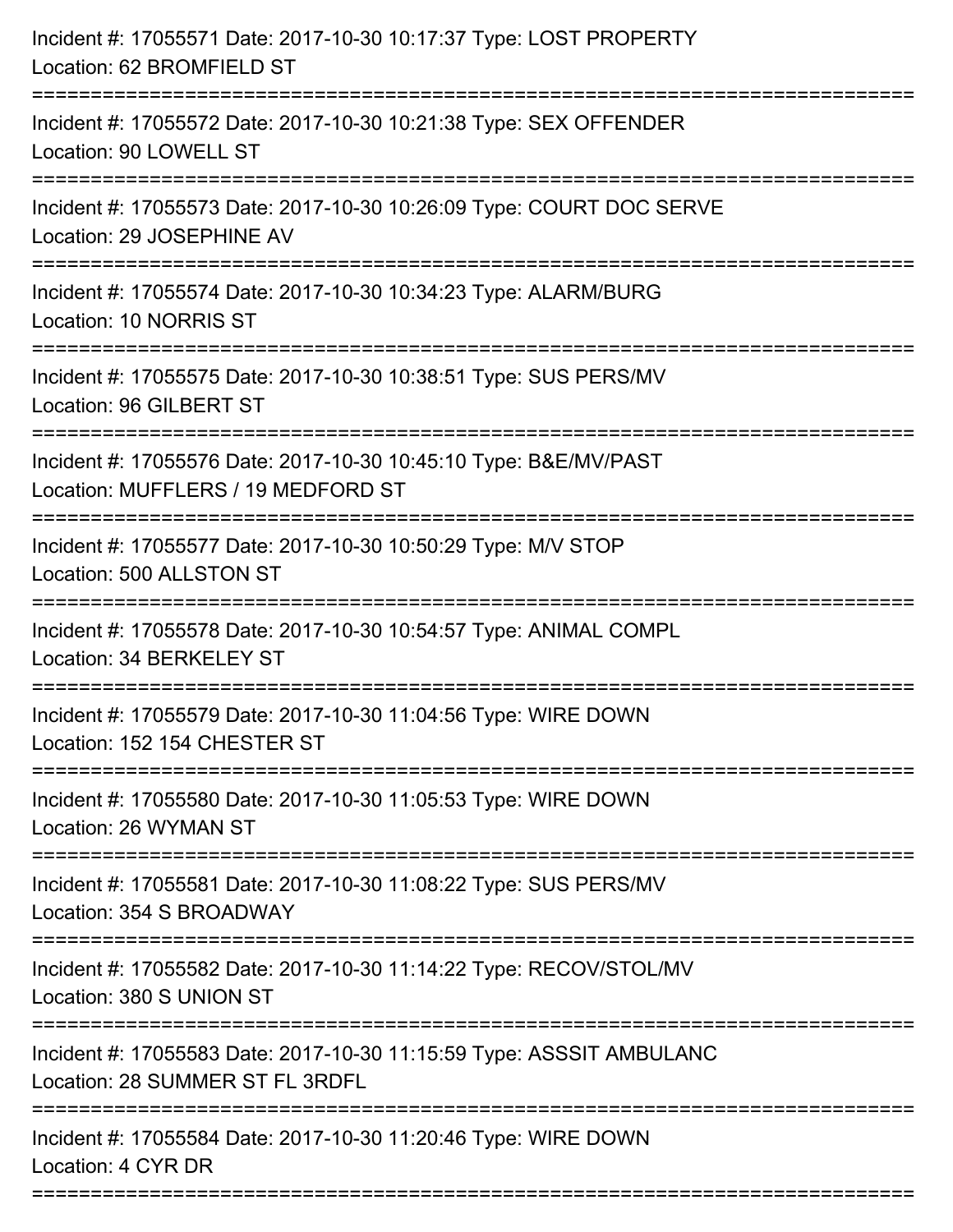Incident #: 17055599 Date: 2017 10 30 12:23:51 Type: MAL DAMAGE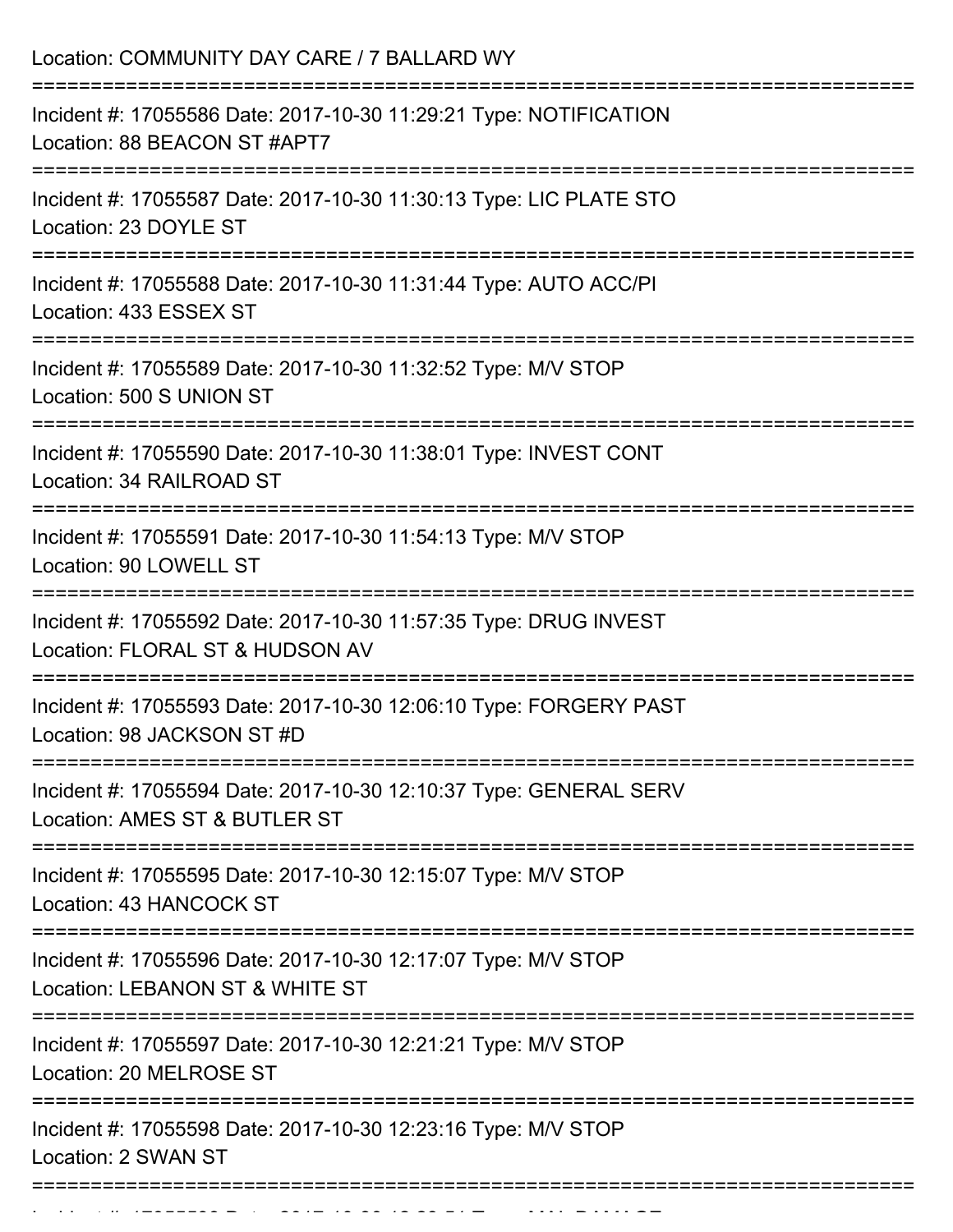Location: 140 ANDOVER ST

| Incident #: 17055600 Date: 2017-10-30 12:31:50 Type: MV/BLOCKING<br>Location: 473 HAMPSHIRE ST                   |
|------------------------------------------------------------------------------------------------------------------|
| Incident #: 17055601 Date: 2017-10-30 12:35:33 Type: MV/BLOCKING<br>Location: 105 CHESTER ST                     |
| Incident #: 17055602 Date: 2017-10-30 12:45:02 Type: M/V STOP<br>Location: 15 BRUCE ST                           |
| Incident #: 17055603 Date: 2017-10-30 12:49:59 Type: ALARM/BURG<br>Location: DISCOUNTLIQUOIR MART / 103 BROADWAY |
| Incident #: 17055604 Date: 2017-10-30 12:53:35 Type: M/V STOP<br>Location: 11 AVON ST                            |
| Incident #: 17055605 Date: 2017-10-30 12:56:40 Type: KEEP PEACE<br>Location: 23 A BEACON ST                      |
| Incident #: 17055606 Date: 2017-10-30 13:06:41 Type: SHOTS FIRED<br>Location: 63 BROOKFIELD ST                   |
| Incident #: 17055607 Date: 2017-10-30 13:10:30 Type: GENERAL SERV<br>Location: 501 ANDOVER ST                    |
| Incident #: 17055609 Date: 2017-10-30 13:14:57 Type: ALARM/BURG<br>Location: 35 FARLEY ST<br>----------------    |
| Incident #: 17055608 Date: 2017-10-30 13:15:24 Type: INVEST CONT<br>Location: BOAT RAMP TRAIL / null             |
| Incident #: 17055610 Date: 2017-10-30 13:18:23 Type: MAL DAMAGE<br>Location: AMESBURY ST & LEBANON ST            |
| Incident #: 17055611 Date: 2017-10-30 13:22:50 Type: CK WELL BEING<br>Location: WENDYS / 55 HAMPSHIRE ST         |
| Incident #: 17055612 Date: 2017-10-30 13:35:53 Type: MAN DOWN<br>Location: BOAT RAMP & EATON ST                  |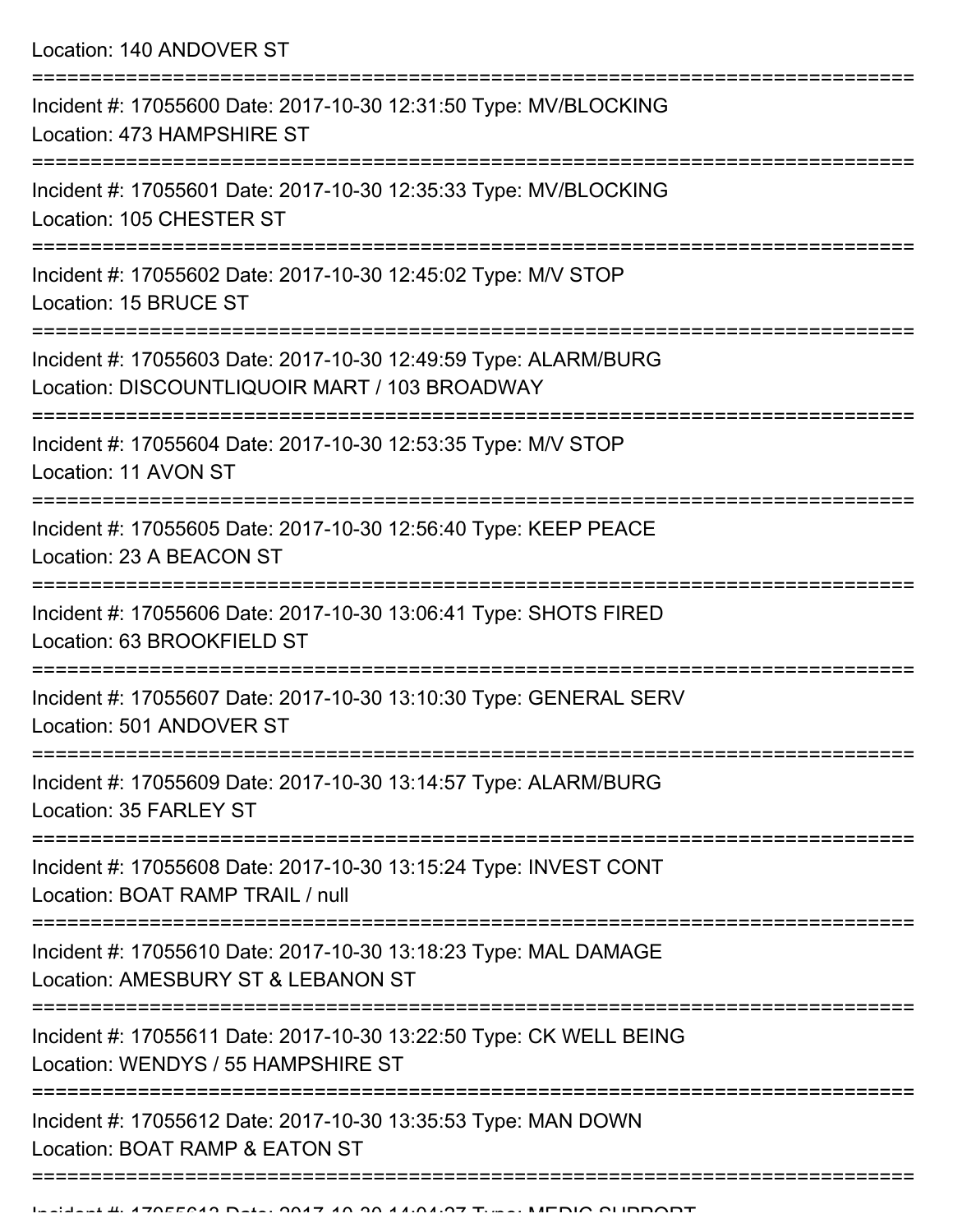Location: 31 SAXONIA AV FL 2NDFL

| Incident #: 17055614 Date: 2017-10-30 14:05:33 Type: ALARM/BURG<br>Location: ALLBRITE CARPETS / 223 WINTHROP AV |
|-----------------------------------------------------------------------------------------------------------------|
| Incident #: 17055615 Date: 2017-10-30 14:06:56 Type: M/V STOP<br>Location: ALLSTON ST & HIGH ST                 |
| Incident #: 17055616 Date: 2017-10-30 14:09:26 Type: ASSIST FIRE<br><b>Location: INMAN ST</b>                   |
| Incident #: 17055618 Date: 2017-10-30 14:20:17 Type: FRAUD<br>Location: 78 MELVIN ST                            |
| Incident #: 17055617 Date: 2017-10-30 14:32:54 Type: SUS PERS/MV<br><b>Location: FLORENCE ST</b>                |
| Incident #: 17055619 Date: 2017-10-30 14:34:08 Type: TOW OF M/V<br>Location: 449 HIGH ST                        |
| Incident #: 17055620 Date: 2017-10-30 14:45:07 Type: M/V STOP<br>Location: 30 CREST                             |
| Incident #: 17055621 Date: 2017-10-30 14:48:33 Type: ALARM/BURG<br>Location: 30 ABBOTT ST                       |
| Incident #: 17055622 Date: 2017-10-30 14:55:47 Type: HIT & RUN PRO<br>Location: MT VERNON ST & S BROADWAY       |
| Incident #: 17055623 Date: 2017-10-30 15:01:24 Type: M/V STOP<br>Location: FLORENCE ST & WEST ST                |
| Incident #: 17055624 Date: 2017-10-30 15:02:31 Type: GENERAL SERV<br>Location: 32 MARGIN ST                     |
| Incident #: 17055625 Date: 2017-10-30 15:04:39 Type: GENERAL SERV<br>Location: CARLETON ST & COOLIDGE ST        |
| Incident #: 17055626 Date: 2017-10-30 15:05:33 Type: GENERAL SERV<br>Location: 71 E PLEASANT ST                 |
| $\cdots$ $\sim$ $\cdots$ $\sim$ $\cdots$ $\sim$                                                                 |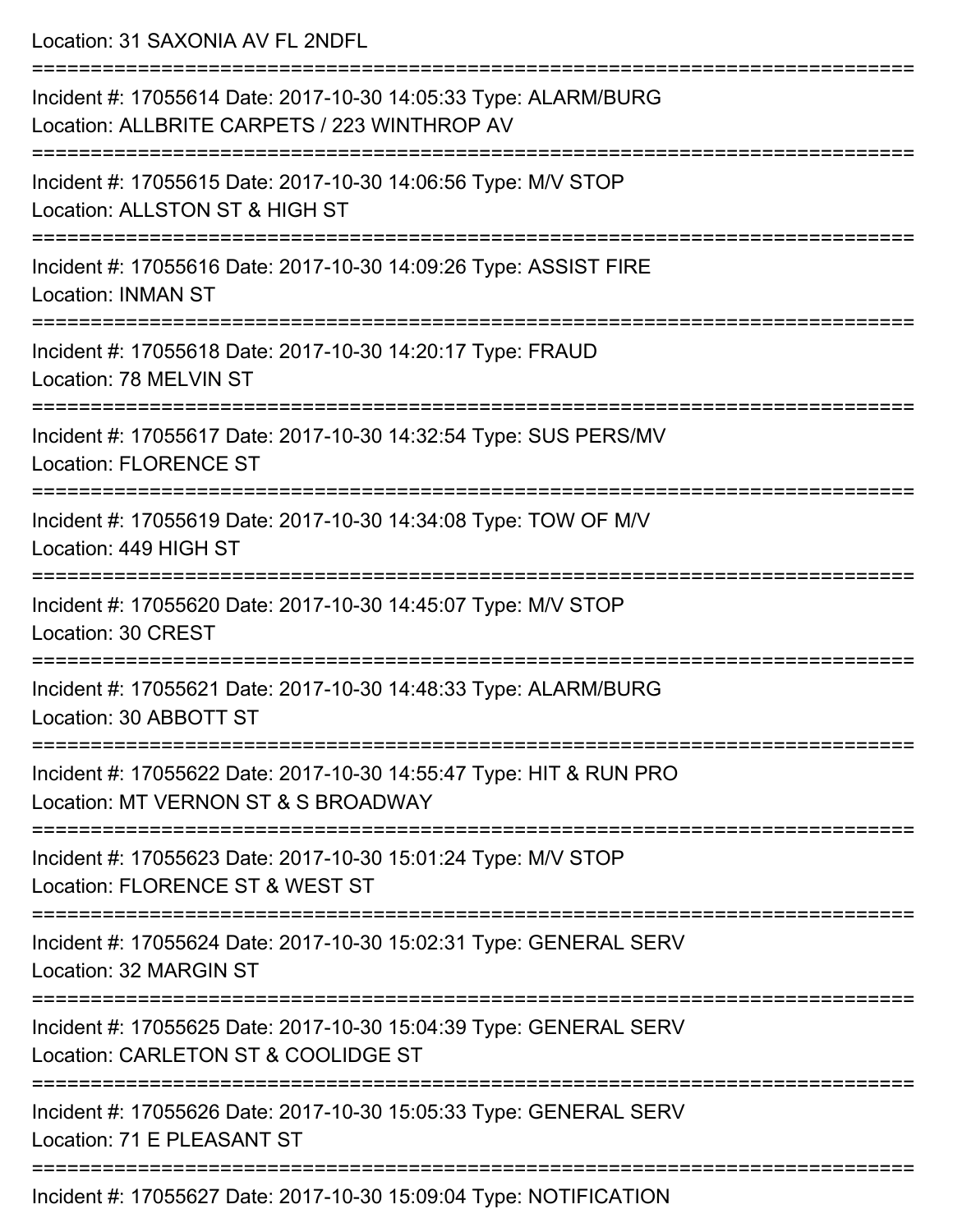| Incident #: 17055628 Date: 2017-10-30 15:22:17 Type: DRUG VIO<br>Location: S UNION ST & SPRINGFIELD ST        |
|---------------------------------------------------------------------------------------------------------------|
| Incident #: 17055629 Date: 2017-10-30 15:28:17 Type: NOTIFICATION<br>Location: 69 ERVING AV #1                |
| Incident #: 17055630 Date: 2017-10-30 15:38:30 Type: TRANSPORT<br>Location: BROOK ST & UNION ST               |
| Incident #: 17055631 Date: 2017-10-30 15:38:32 Type: FRAUD<br>Location: 9 SWAN ST                             |
| Incident #: 17055632 Date: 2017-10-30 15:43:49 Type: WIRE DOWN<br>Location: 13 PLEASANT ST                    |
| Incident #: 17055633 Date: 2017-10-30 15:47:09 Type: WARRANT SERVE<br>Location: 34 ALBION ST                  |
| Incident #: 17055634 Date: 2017-10-30 16:09:30 Type: LIC PLATE STO<br>Location: 219 CRAWFORD ST<br>========== |
| Incident #: 17055635 Date: 2017-10-30 16:40:19 Type: WIRE DOWN<br>Location: 35 RESERVOIR ST                   |
| Incident #: 17055636 Date: 2017-10-30 16:44:28 Type: M/V STOP<br>Location: CANAL ST & MARSTON ST              |
| Incident #: 17055637 Date: 2017-10-30 16:46:41 Type: FIGHT<br>Location: 109 LAWRENCE ST                       |
| Incident #: 17055638 Date: 2017-10-30 17:21:20 Type: DK (DRUNK)<br>Location: LAWRENCE ST & OAK ST             |
| Incident #: 17055639 Date: 2017-10-30 17:35:22 Type: MISSING PERS<br>Location: 162 SPRUCE ST                  |
| Incident #: 17055640 Date: 2017-10-30 17:40:41 Type: M/V STOP<br>Location: JACKSON ST & OAK ST                |
| Incident #: 17055641 Date: 2017-10-30 17:46:21 Type: M/V STOP                                                 |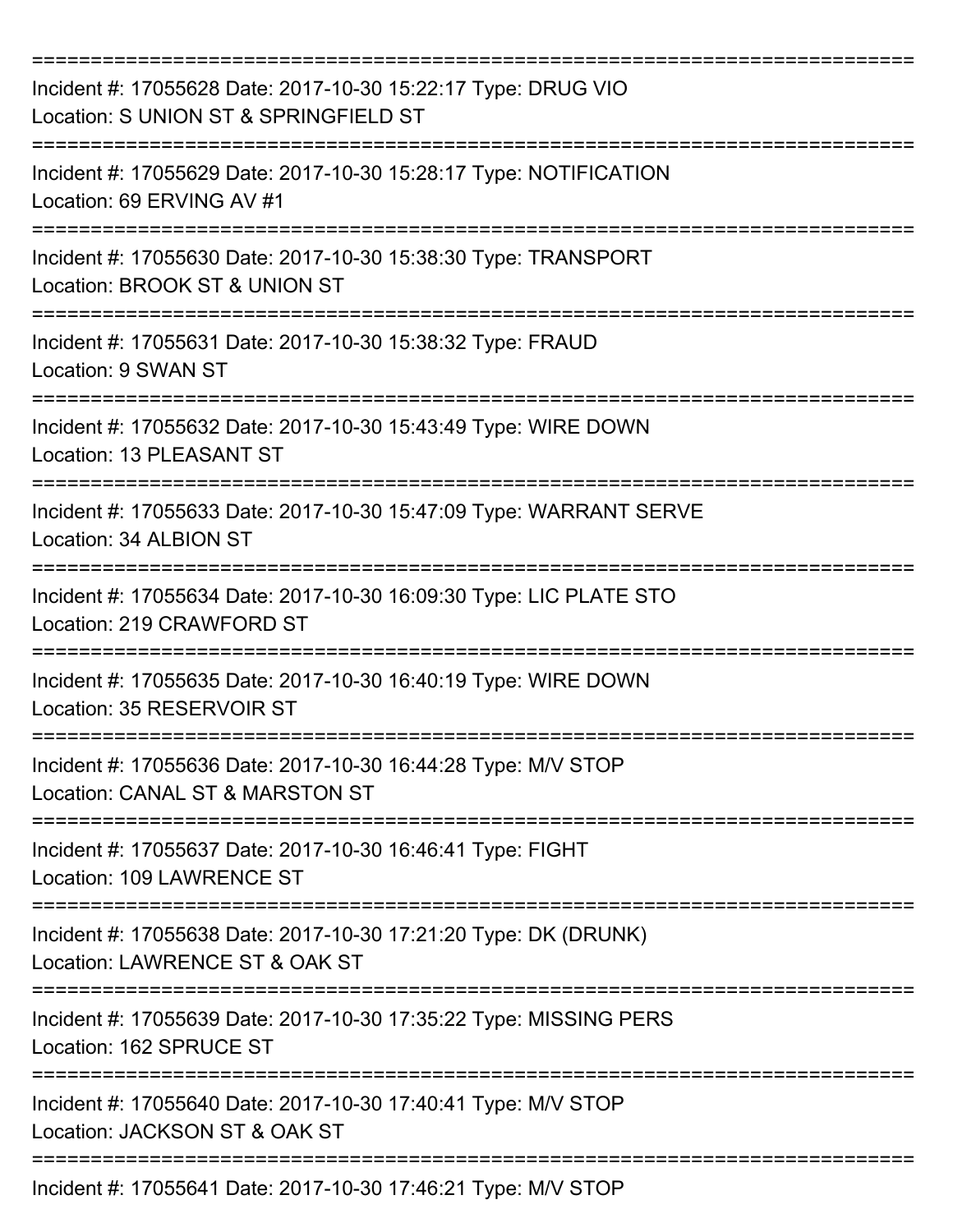| Incident #: 17055642 Date: 2017-10-30 17:49:00 Type: MEDIC SUPPORT<br>Location: 49 AVON ST #1                    |
|------------------------------------------------------------------------------------------------------------------|
| Incident #: 17055644 Date: 2017-10-30 17:52:41 Type: NEIGHBOR PROB<br>Location: 475 BROADWAY #6 FL 1             |
| Incident #: 17055643 Date: 2017-10-30 17:53:07 Type: DRUG VIO<br>Location: LOWELL ST & TOWER HILL ST             |
| Incident #: 17055645 Date: 2017-10-30 17:57:50 Type: SUS PERS/MV<br>Location: 19 DUNSTABLE ST                    |
| Incident #: 17055646 Date: 2017-10-30 17:58:47 Type: WARRANT SERVE<br><b>Location: 1 BUNKERHILL ST</b>           |
| Incident #: 17055647 Date: 2017-10-30 18:08:10 Type: WARRANT SERVE<br><b>Location: 1 BUNKERHILL ST</b>           |
| Incident #: 17055648 Date: 2017-10-30 18:22:21 Type: AUTO ACC/UNK PI<br>Location: 552 S UNION ST<br>============ |
| Incident #: 17055649 Date: 2017-10-30 18:25:52 Type: M/V STOP<br>Location: ACTON ST & BROADWAY                   |
| Incident #: 17055650 Date: 2017-10-30 18:35:16 Type: SUS PERS/MV<br>Location: 77 S UNION ST                      |
| Incident #: 17055652 Date: 2017-10-30 18:36:37 Type: LARCENY/PAST<br>Location: 19 ALDER ST                       |
| Incident #: 17055651 Date: 2017-10-30 18:41:44 Type: ROBBERY PROG<br>Location: DR NINA SACRITO PARK / BROOK ST   |
| Incident #: 17055653 Date: 2017-10-30 18:44:58 Type: HIT & RUN M/V<br>Location: GRANVILLE ST & S BROADWAY        |
| Incident #: 17055654 Date: 2017-10-30 18:47:54 Type: MAN DOWN<br>Location: 21 CYR DR                             |
| Incident #: 17055655 Date: 2017-10-30 18:48:02 Type: GENERAL SERV                                                |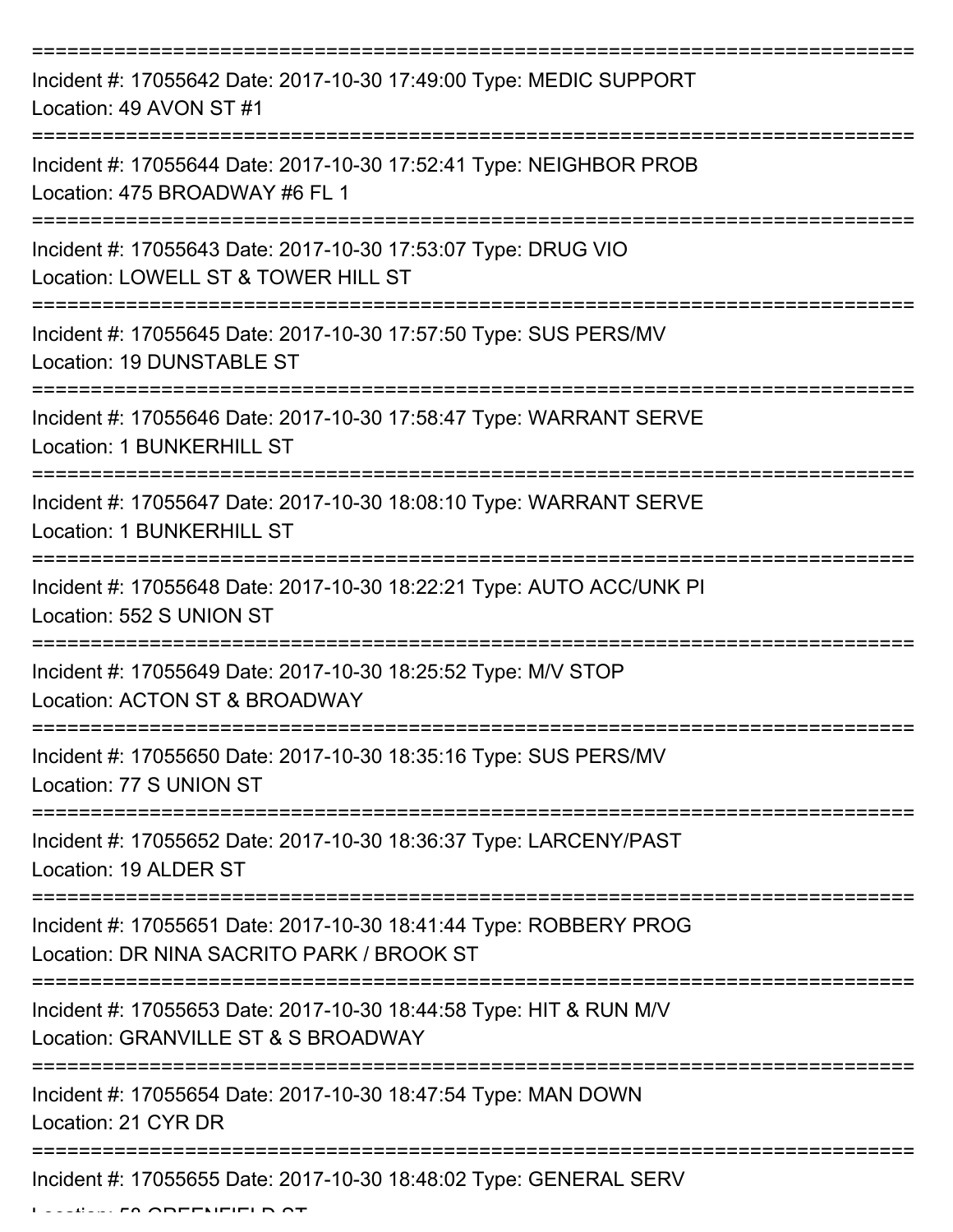| Incident #: 17055656 Date: 2017-10-30 18:56:53 Type: THREATS<br>Location: 17 PROVIDENCE ST                              |
|-------------------------------------------------------------------------------------------------------------------------|
| Incident #: 17055657 Date: 2017-10-30 18:59:54 Type: DRUG VIO<br>Location: 12 BROOK ST                                  |
| Incident #: 17055658 Date: 2017-10-30 19:02:41 Type: ALARM/BURG<br>Location: RESD; EVNILEA ARAUJO / 16 BUTLER ST        |
| Incident #: 17055659 Date: 2017-10-30 19:16:46 Type: TRESPASSING<br>Location: 101 AMESBURY ST                           |
| Incident #: 17055660 Date: 2017-10-30 19:19:55 Type: MISSING PERS<br>Location: 2 HAMLET ST                              |
| Incident #: 17055661 Date: 2017-10-30 20:11:40 Type: MEDIC SUPPORT<br>Location: 103 SPRUCE ST #1 FL 1<br>:============= |
| Incident #: 17055662 Date: 2017-10-30 20:11:43 Type: MEDIC SUPPORT<br>Location: 384 MARKET ST FL 1                      |
| Incident #: 17055663 Date: 2017-10-30 20:35:46 Type: AUTO ACC/UNK PI<br>Location: HAMPSHIRE ST & PARK ST                |
| Incident #: 17055664 Date: 2017-10-30 20:37:27 Type: M/V STOP<br>Location: CENTRAL BRIDGE / 0 MERRIMACK ST              |
| Incident #: 17055665 Date: 2017-10-30 20:43:25 Type: 209A/VIOLATION<br>Location: 160 PARKER ST #1 FL 1                  |
| Incident #: 17055666 Date: 2017-10-30 20:46:21 Type: UNWANTEDGUEST<br>Location: 360 BROADWAY                            |
| Incident #: 17055668 Date: 2017-10-30 20:53:58 Type: LARCENY/PAST<br>Location: 543 HAMPSHIRE ST                         |
| Incident #: 17055667 Date: 2017-10-30 20:54:32 Type: DOMESTIC/PAST<br>Location: 15A PERRY AV                            |
| Incident #: 17055669 Date: 2017-10-30 21:12:10 Type: GUN CALL                                                           |

Location: 94 OSGOOD ST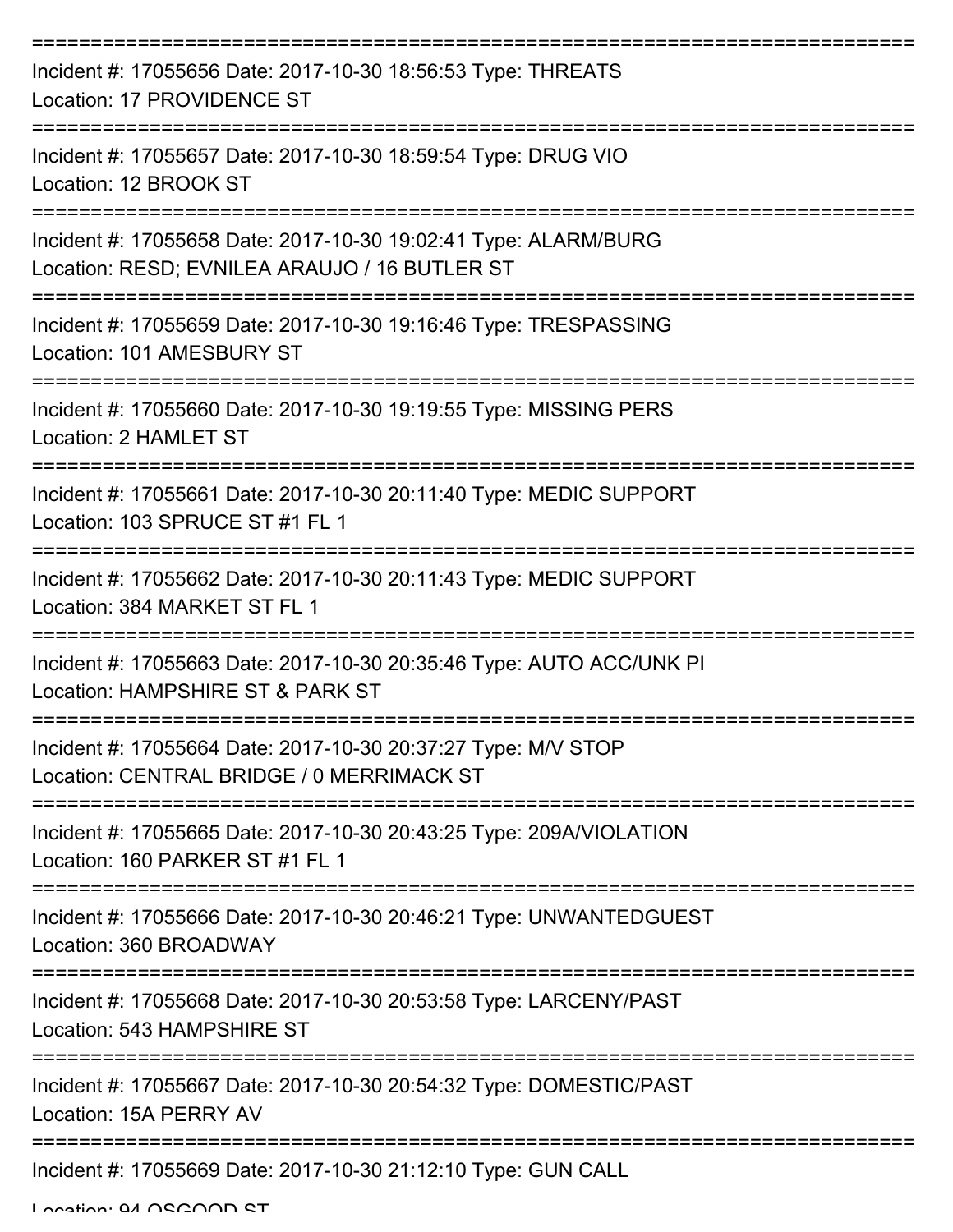| Incident #: 17055670 Date: 2017-10-30 21:15:52 Type: CK WELL BEING<br>Location: 47 STORROW ST                                          |
|----------------------------------------------------------------------------------------------------------------------------------------|
| Incident #: 17055671 Date: 2017-10-30 21:22:29 Type: INVEST CONT<br>Location: 88 ALLSTON ST                                            |
| Incident #: 17055672 Date: 2017-10-30 21:35:21 Type: RECOV/STOL/MV<br>Location: 10 HOFFMAN AV                                          |
| Incident #: 17055673 Date: 2017-10-30 21:42:13 Type: GUN CALL<br>Location: S UNION ST & SPRINGFIELD ST                                 |
| Incident #: 17055674 Date: 2017-10-30 22:04:39 Type: M/V STOP<br>Location: 45 BROADWAY                                                 |
| Incident #: 17055676 Date: 2017-10-30 22:13:45 Type: ALARM/BURG<br>Location: JQ COMMUNICATIONS / 191 S BROADWAY                        |
| Incident #: 17055675 Date: 2017-10-30 22:13:58 Type: SUS PERS/MV<br><b>Location: 9 SPRUCE ST</b>                                       |
| Incident #: 17055677 Date: 2017-10-30 22:16:30 Type: M/V STOP<br>Location: BAILEY ST & OSGOOD ST                                       |
| Incident #: 17055678 Date: 2017-10-30 22:17:15 Type: NOISE ORD<br>Location: 274 E HAVERHILL ST #11 FL 2                                |
| Incident #: 17055679 Date: 2017-10-30 22:19:00 Type: E911 HANGUP<br>Location: 24 N BOYLSTON ST                                         |
| Incident #: 17055680 Date: 2017-10-30 22:33:35 Type: ALARM/HOLD<br>Location: RESD; SANTIAGO, NELSON / 105 MARGIN ST #1 FL 1            |
| :================================<br>Incident #: 17055681 Date: 2017-10-30 22:45:25 Type: M/V STOP<br>Location: AMESBURY ST & ESSEX ST |
| Incident #: 17055682 Date: 2017-10-30 23:43:58 Type: MAN DOWN<br>Location: 29 SPRINGFIELD ST                                           |
|                                                                                                                                        |